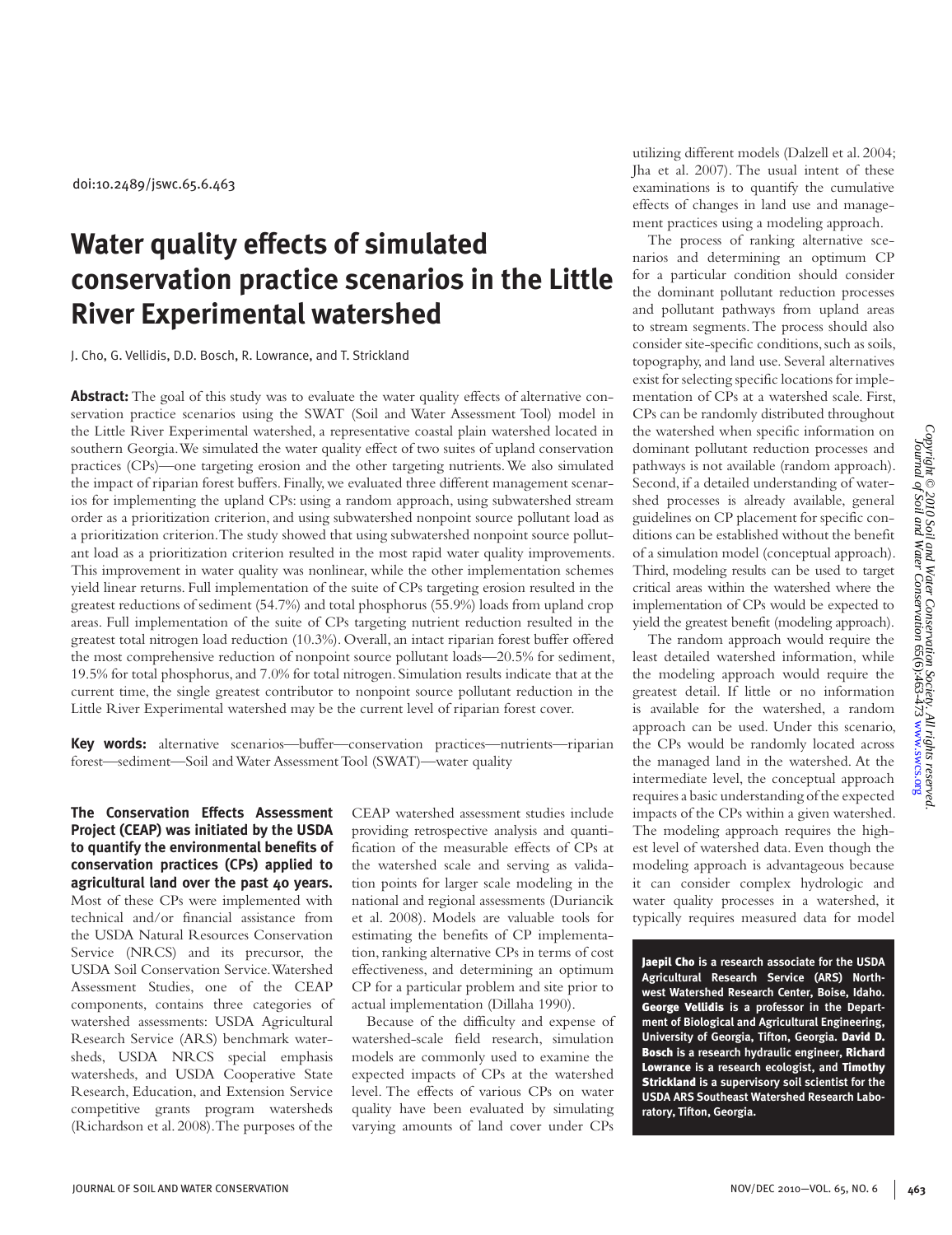calibration and validation. However, the modeling approach allows a watershed manager to decide where to locate CPs based upon a detailed understanding of dominant pollutant reduction processes and pollutant pathways from source areas to the stream.

A characteristic feature of many coastal plain watersheds is the presence of forested wetlands within the riparian zone. These areas form effective buffers of nonpoint source pollution (Vellidis et al. 2002, 2003; Gay et al. 2006) in this landscape because, in addition to surface runoff moving through the riparian zone, shallow groundwater is forced through the biologically active root zone of the forests by the underlying argillic horizons. In a long-term study, Vellidis et al. (2003) measured attenuation rates in excess of 65% for both total nitrogen (TN) and total phosphorus (TP).

In the Little River Experimental watershed (LREW) and similar coastal plain watersheds, riparian forests are increasingly being converted to wet pastures as farmers seek to increase field size in order to install large center pivot irrigation systems. Land within riparian zones is typically not converted into cropland because it is too wet for spring planting unless drained. In the LREW, no landowners receive conservation rental payments for maintaining riparian forest buffers.

In this paper, we examine the impacts of installing CPs within upland fields as well as the impacts of riparian buffers within the LREW. The specific objectives of this study are (1) to use mathematical simulation tools to assess the relative water quality effect of suites of CPs, (2) to compare three approaches for targeting the location of CPs, and (3) to evaluate the impact of riparian buffers within the watershed as a function of buffered area.

#### Materials and Methods

*Little River Experimental Watershed.* The 334 km2 (130 mi2 ) LREW, located near Tifton, Georgia, in the southeastern coastal plain of the United States (figure 1) is one of six regional experimental watersheds established by the USDA ARS as part of a national watershed hydrology research program begun in the 1950s. The LREW was established to provide research-quality hydrologic and natural resource data required to develop a better understanding of rainfall-streamflow relationships and to develop technologies required to resolve critical water resource and erosion

#### Figure 1

Map of the Little River Experimental watershed (LREW) showing the eight nested subwatersheds and the rain-gauge network. Watersheds are named by their outlets. For example, the outlet of the entire LREW is at B and so LREW is also known as LRB (Little River B). LRK is the subwatershed with its outlet at K.



problems on agricultural watersheds within the southeastern coastal plain. Water quality records on the LREW began in 1974 and continue to the present day. Hydrologic, climatic, and water quality data for the LREW have been collected by the USDA ARS Southeast Watershed Research Laboratory in cooperation with the University of Georgia since 1968 (Bosch and Sheridan 2007; Bosch et al. 2007a, 2007b; Feyereisen et al. 2007a). Nine stream gauges and 31 rain gauges are currently active within the watershed.

The climate of the LREW is humid subtropical with a long growing season (Bosch et al. 2007b). Rainfall is unevenly distributed and often occurs as short-duration, highintensity convective thunderstorms (Bosch et al. 1999). The region has low topographic relief and is characterized by broad, flat alluvial

floodplains, river terraces, and gently sloping uplands (Sheridan 1997). Approximately 36% of the land has less than 2% slope, and only 7% of the land has slopes in excess of 5%. Soils on the watershed are predominantly sands and sandy loams with initial infiltration rates in excess of 150 mm  $h^{-1}$  (6 in  $hr^{-1}$ ) and one-hour infiltration rates of 30 to 100 mm  $h^{-1}$  (1.1 to 3.9 in  $hr^{-1}$ ). Surface soils are underlain by the shallow and relatively impermeable argillic Hawthorne formation, which restricts downward movement of infiltrated water and leads to lateral movement towards the dense dendritic network of stream channels bordered by riparian forest wetlands (Sullivan et al. 2007). Riparian areas provide storage for storm runoff and lateral groundwater flow from adjacent upland areas and have great potential for buffering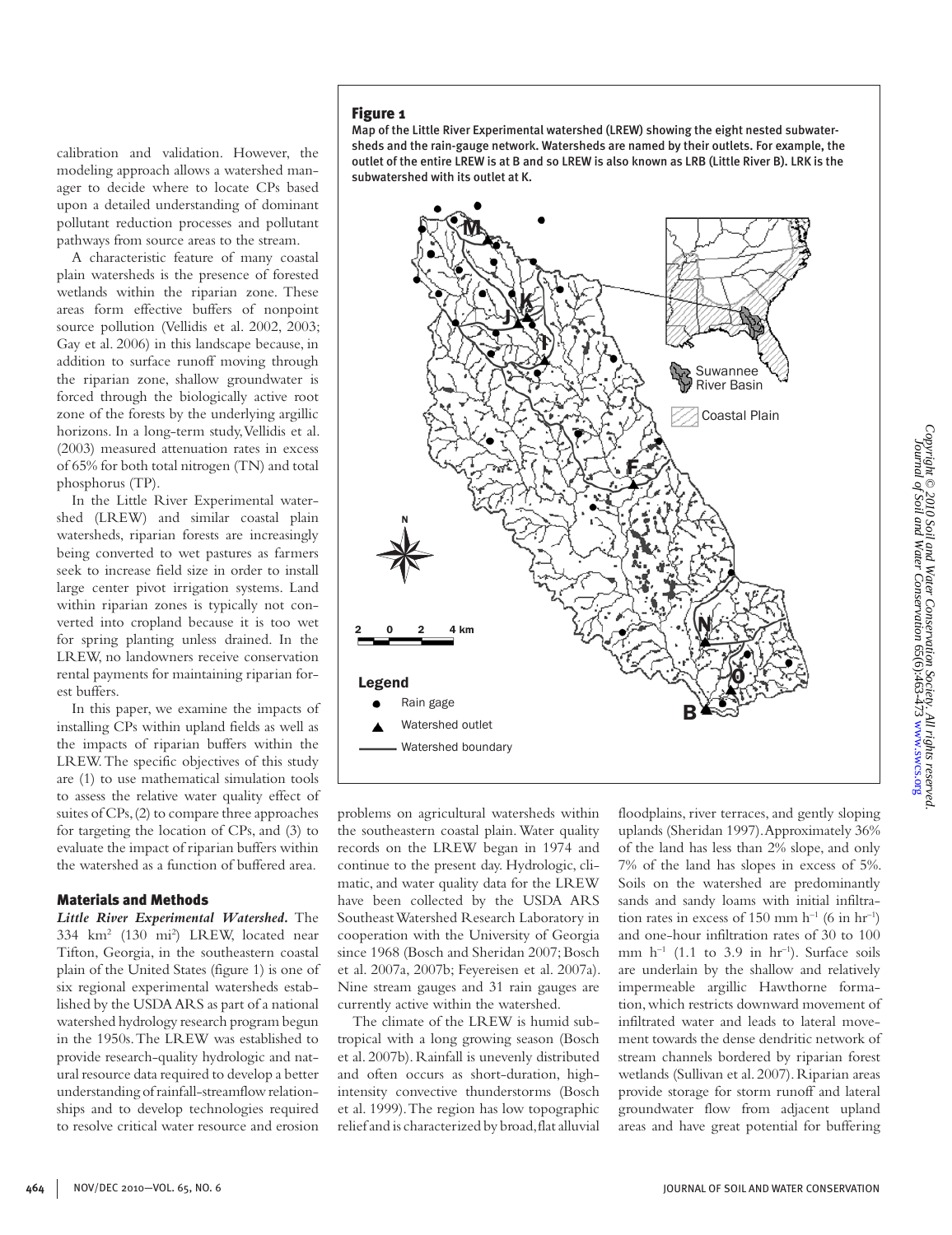The Soil and Water Assessment Tool (SWAT) hydrologic response units and the stream order with which they were affiliated for the riparian forest buffer stream order approach modeling scenario. The SWAT stream network is also shown.



total Kjeldahl nitrogen, TP, and dissolved molybdate reactive phosphorus (Feyereisen et al. 2008). In addition to the sediment data that were published by Sheridan and Hubbard (1987) for 1974 to 1978 and 1979 to 1981, and for 1984 to 1986 by Hubbard et al. (1990), another suspended sediment dataset is available for 2000 to present (Feyereisen et al. 2008). The TN and TP datasets contain daily estimates of concentration and streamflow loads derived from available watershed data, beginning in 1979 (Feyereisen et al. 2008). Details on the analytical methods are presented by Feyereisen et al. (2007b). *Soil and Water Assessment Tool Modeling.*

The Soil and Water Assessment Tool (SWAT) 2005 and the AVSWAT-X user interface were used for simulating water quality effects of alternative CP scenarios. AVSWAT-X (an extension of the ArcView geographic information system software) was used for creating model input using spatially distributed geographic coverages and weather data. The weather input, including maximum and minimum daily air temperature, solar radiation, and relative humidity data, were obtained from a University of Georgia weather station located 1 km (1.6 mi) eastnortheast of the watershed. Daily rainfall data from ten rain-gauge stations were used to consider spatial rainfall distribution (figure 1). A digital elevation model with a 30 m (100 ft) grid size was used to delineate subbasins, stream networks, and topographic parameters. Digital Soil Survey Geographic (SSURGO) database soil data (USDA NRCS Soil Data Mart) were used to derive the soil-related parameters. Agricultural field boundaries and nonrow cropland cover were obtained from the US Geological Survey 1993 ortho-

the impacts of runoff from agricultural areas (Lowrance et al. 1986, Lowrance et al. 1985). Deep percolation to the regional groundwater systems below the Hawthorne formation is minimal within the LREW (Sheridan 1997; Lowrance and Vellidis 1994).

The LREW is representative of a large area of mixed use, agricultural watersheds of the coastal plain ranging from Maryland to Texas. It is one of the largest intensively instrumented watersheds in the United States and is the only large-scale humid-region, low-gradient experimental watershed with continuous, long-term hydrologic and water quality data collection with nested study areas. Because of these unique characteristics, the LREW is the subject of two CEAP projects—one led by the USDA ARS Southeast Watershed Research Laboratory and the other led by the University of Georgia. In concert with the goals of CEAP, the broad objectives of both projects are to assess the long-term water quality effects of implemented CPs.

*Little River Experimental Watershed Conservation Practices.* Based upon analysis of LandSat images from 2003, 41% of the LREW land area was in row crops and pasture at that time (Bosch et al. 2006). Fortyseven different CPs have been implemented on the watershed with technical assistance by the USDA NRCS and/or through federal cost-share conservation programs. From 1980 to 2003, CPs had been implemented on approximately 11% of the land area in the LREW (Sullivan and Batten 2007). The practices with the greatest areal extent are nutrient management (13.1% of the area in CPs), pest management (12.9%), grassed waterways (9.6%), contour farming (9.5%), seasonal residue management (8.9%), and terraces (8.8%) (Sullivan and Batten 2007). Conservation practices may have also been applied to some of the remaining LREW cropped area by landowners without USDA NRCS assistance. However, we do not have records of these practices, and for the purposes of this study, we assume that no practices were implemented on this land area.

*Hydrology and Water Quality Datasets.*  The hydrology, sediment, TN, and TP datasets for the watershed (Bosch et al. 2007a; Feyereisen et al. 2008) were used for model calibration and validation. Stream samples were taken on a weekly or more frequent basis and were analyzed for chloride, ammonium nitrogen, nitrate plus nitrite nitrogen,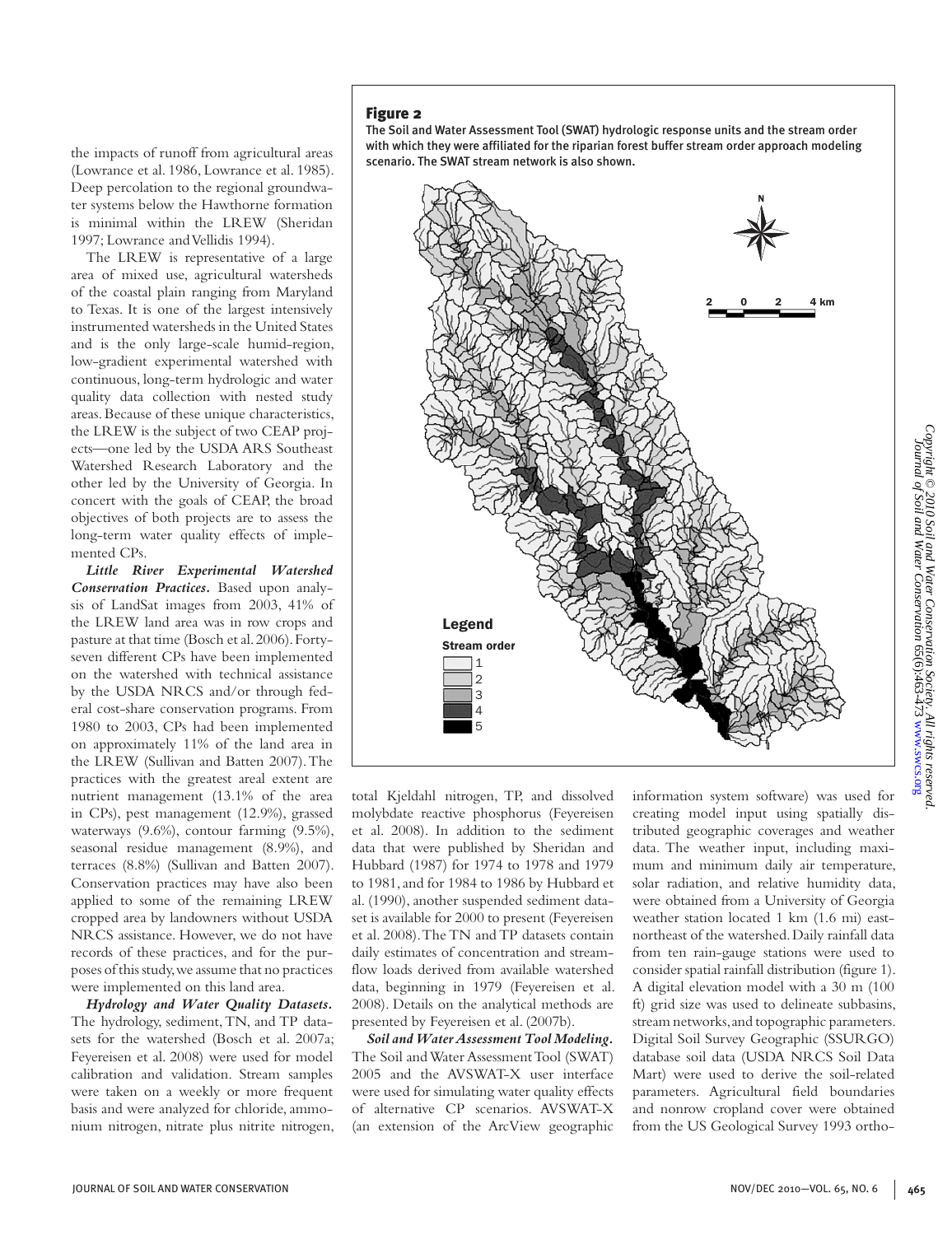|                   |                                                                                                                             |                                  | Range                         |                                    | <b>Calibrated</b>         |  |
|-------------------|-----------------------------------------------------------------------------------------------------------------------------|----------------------------------|-------------------------------|------------------------------------|---------------------------|--|
| <b>Parameters</b> | <b>Descriptions</b>                                                                                                         | <b>Default</b>                   | Lower                         | <b>Upper</b>                       | value                     |  |
| ESCO.bsn          | Soil evaporation compensation factor                                                                                        | 0.95                             | $\Omega$                      | 1                                  | 0.855                     |  |
| ADJ PKR.bsn       | Peak rate adjustment factor for sediment routing in<br>the subbasin (tributary channels)                                    | 1.0                              | 0.5                           | 2.0                                | 1.75                      |  |
| PRF.bsn           | Peak rate adjustment factor for sediment routing in the main channel                                                        | 1.0                              | $\circ$                       | 2.0                                | 0.75                      |  |
| SPCON.bsn         | Linear parameter for calculating the maximum amount of sediment<br>that can be re-entrained during channel sediment routing | 0.0001                           | 0.0001                        | 0.01                               | 0.00089                   |  |
| PSP.bsn           | Phosphorus availability index                                                                                               | 0.4                              | 0.01                          | 0.7                                | 0.088                     |  |
| BIO E.crop        | Radiation-use efficiency or biomass-energy ratio ( $[kg \text{ ha}^{-1}]/(MJ \text{ m}^{-2}]$ )<br>Corn<br>Cotton<br>Peanut | Variable<br>39<br>15<br>20       | 10                            | 90                                 | 39<br>11<br>17            |  |
| EXT COEF.crop     | Light extinction coefficient<br>Corn<br>Cotton<br>Peanut                                                                    | Variable<br>0.65<br>0.65<br>0.65 | $\Omega$<br>0.4<br>0.5<br>0.6 | $\mathbf{1}$<br>0.65<br>1.3<br>0.8 | 0.65<br>0.6<br>0.5<br>0.6 |  |
| CH $N(2)$ .rte    | Manning's "n" value for the main channel                                                                                    | 0.014                            | 0.01                          | 0.3                                | 0.015                     |  |
| GW REVAP.gw       | Rate of transfer from shallow aquifer to root zone                                                                          | 0.02                             | 0.02                          | 0.2                                | 0.046                     |  |
| GW DELAY.gw       | Time required for water leaving the bottom of the root zone to<br>reach the shallow aquifer (days)                          | 31                               | 0                             | 500                                | 0.036                     |  |
| GWOMN.gw          | Threshold water depth in shallow aquifer for return to<br>reach to occur (mm)                                               | $\mathbf 0$                      | $\circ$                       | 5,000                              | 66.7                      |  |
| HLIFE NGW.gw      | Half-life of nitrate in the shallow aquifer (days)                                                                          | 365                              | $\Omega$                      | 365                                | 3.7                       |  |
| CN2.mgt           | Curve number for crop areas-Non-crop<br>Crop<br>Non-crop                                                                    | Variable                         | 35                            | 98                                 | $-15.3%$<br>$-25.0%$      |  |
| FILTERW.mgt       | Width of edge-of-field filter strip (m)                                                                                     | $\circ$                          | 0                             | 29                                 | 14                        |  |

quadrangle aerial photographs with a 1 m (3.3 ft) ground resolution. The spatial distribution of the field boundaries was assumed constant for both calibration and validation periods. Temporal changes in specific crops within the agricultural fields were considered by defining typical crop rotations based on harvested crop area data obtained from the USDA National Agricultural Statistics Service. University of Georgia Cooperative Extension recommendations were used for crop management options.

A nine-year simulation period from 1996 to 2004 was used to evaluate the water quality effects of the alternative CP scenarios. The model was calibrated with hydrology and water quality data from this period for subwatershed K (LRK) (figure 1), a key subwatershed within the LREW. Details of SWAT model parameterization for LREW were provided by Feyereisen et al. (2007b). For the validation, the parameter set from calibration on LRK was then used to simulate water quality effects for the entire LREW (LRB in figure 1) for the same period (1996 to 2004). The default SWAT in-stream processes were used for these simulations.

*Alternative Conservation Practice Scenarios.* The alternative CP scenarios we evaluated in this study focused on two components of the landscape: the portion of the LREW upland cropped areas that currently do not have documented CPs and the riparian buffer areas.

*Upland Crop Production Area Scenarios.* We applied two suites of CPs that we named crop management practices (CMP) and nutrient management practices (NMP) to the upland production area. The CMP suite consisted of four CPs (grassed waterways, terraces, contour farming, and conservation tillage) commonly used together in the LREW to control erosion, promote infiltration, and improve soil structure. The NMP suite consisted of whole-farm plans to reduce both nitrogen and phosphorus application rates by 30%.

Three different scenarios for applying the CMP and NMP CPs to the upland crop production areas were evaluated. The three approaches consisted of randomly distributing the CPs (random approach), applying CPs as a function of stream order (stream order approach), and applying CPs to SWAT

hydrologic response units (HRUs) as a function of nonpoint source pollution loads (modeling approach). The HRUs are areas (polygons) containing a unique combination of soil and land use. Pollutant loading from individual HRUs is reported by SWAT. The stream order approach was selected to represent the conceptual approach because of an anticipated relationship between proximity of the CP to the watershed outlet and subsequent water quality impact at the outlet. Under all three scenarios, the upland crop area to which CPs were applied increased incrementally from 11% of the watershed (baseline or current condition for documented CPs) to 41% of the watershed (complete implementation).

Using the random approach, SWAT divides watersheds (subbasins) into HRUs. Under the random approach scenario, CPs were applied to randomly selected groupings of HRUs. The HRUs were grouped to reduce the number of simulation runs needed to evaluate the scenario. The HRU groupings were sequentially aggregated as follows: 0% (baseline), 17%, 33%, 50%, 67%, 83%, and 100% of the land not currently in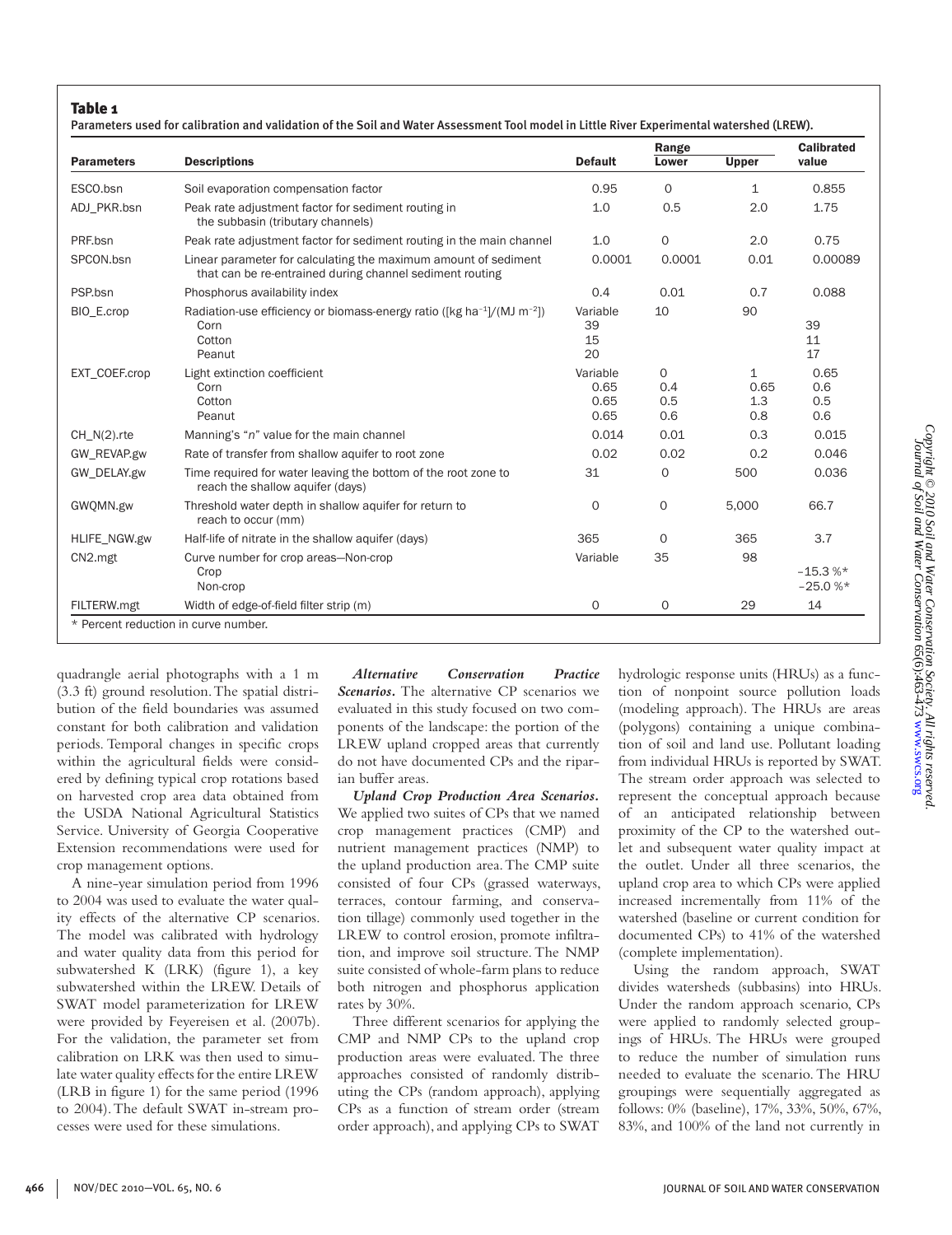Observed and simulated monthly (a) streamflow, (b) sediment, (c) total nitrogen (TN), and (d) total phosphorus (TP) at the outlet of subwatershed K (LRK).



Copyright © 2010 Soil and Water Conservation Society. All rights reserved<br>Journal of Soil and Water Conservation 65(6):463-473 www.swcs.org *Copyright © 2010 Soil and Water Conservation Society. All rights reserved.* Journal of Soil and Water Conservation 65(6):463-473 [www.swcs.org](http://www.swcs.org)

documented CPs. Pollutant loadings (sediment, TN, TP) were compared for each of these increments.

Under the stream order approach scenario, CPs were applied as a function of stream order. The HRUs within subbasins with 1st order streams were aggregated, and CPs were applied to them. This consisted of 72% of the upland crop area currently without documented CPs. CPs were then applied to HRUs within subbasins with 2nd order streams (15% of upland crop area), 3rd order streams (8% of upland crop area), 4th order streams (4% of upland crop area), and finally 5th order streams. Little River at the LREW outlet is a 5th order stream (figure 2). Pollutant loadings were reported and compared for each of these increments.

Under the modeling approach scenario, HRUs were ranked by pollutant load from simulations representing the current or baseline condition. Different rankings were developed for sediment, TN, and TP. Conservation practices were then added to HRUs sequentially, with the CPs applied first to HRUs with the largest pollutant loads for each of the pollutants. As with the random approach, the HRUs were grouped into seven increments to reduce the number of simulation runs. The HRU groupings were sequentially aggregated as follows: 0% (baseline), 17%, 33%, 50%, 67%, 83%, and 100% of the land not currently in CPs. Pollutant loadings were reported for each of these increments.

*Riparian Buffer Scenarios.* We evaluated the water quality effect of three riparian forest scenarios: current conditions (88% of all streams within the LREW with forested riparian zones), 0% riparian forest cover, and 100% riparian forest cover. We compared nonpoint source pollutant loads from HRUs under each of these scenarios.

The SWAT model does not currently contain an explicit method to represent riparian buffer zones. Instead, we used SWAT's FILTERW parameter to represent this landscape feature (table 1). Previous research on the watershed by Sheridan et al. (1999) showed that measured total reductions in sediment loads across the riparian forest buffers varied from 68% to 95%, depending on management practices such as clear-cut, selectively thinned, and mature forest. For this analysis, a target reduction of 80% was selected. To achieve this within SWAT, we selected a 14 m (46 ft) filter strip width, which produces an 80% trapping efficiency (Neitsch et al. 2005; Cho et al. 2010). To represent the current conditions, the actual width of the riparian buffer along each stream section was assumed to vary from 0 to 14 m. To determine the exact buffer width, land cover within a 14 m width surrounding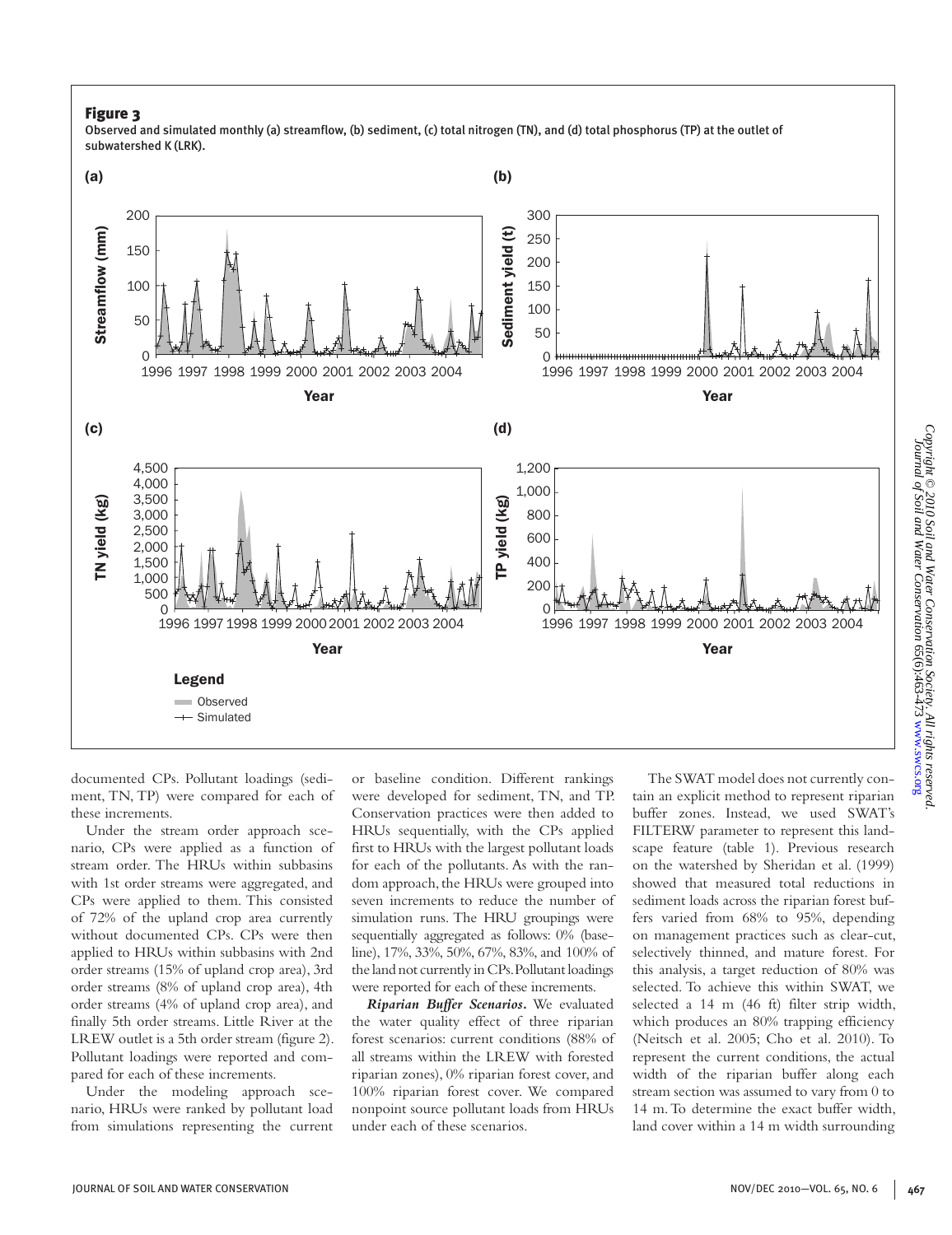Observed and simulated monthly (a) streamflow, (b) sediment, (c) total nitrogen (TN), and (d) total phosphorus (TP) at the Little River Experimental watershed outlet (LRB).



Copyright © 2010 Soil and Water Conservation Society. All rights reserved<br>Journal of Soil and Water Conservation 65(6):463-473 www.swcs.org *Copyright © 2010 Soil and Water Conservation Society. All rights reserved.* Journal of Soil and Water Conservation 65(6):463-473 [www.swcs.org](http://www.swcs.org)

each simulated stream section was examined. Data from geographic information system land-use maps were used to represent the current conditions. Segments of the buffer that were forested for the entire 14 m width were assumed to be completely buffered. Segments without any forest cover were assumed to be nonbuffered. For segments of the buffer that contained both forest and other land uses, we determined the fraction of forest cover. The fraction was calculated as the forested area of the segment divided by the total area of the segment. This fraction, which varied between 0 to 1, was then used to calculate the corresponding filter strip width in SWAT.

For the 100% scenario, all stream sections were assumed to be buffered by 14 m (46 ft) filter widths. For the 0% scenario, all HRUs were assigned a 0 m FILTERW. Pollutant loadings (sediment, TN, TP) were reported for each of these scenarios. The analyses were repeated using the stream order approach described earlier.

#### Results and Discussion

*Calibration and Validation.* A comparison between observed and simulated monthly streamflow, sediment yield, and TN and TP load for subwatershed LRK is presented in figure 3. Validation results for LRB, the outlet of the LREW, are presented in figure 4. Gaps in the observed data record indicate missing data. Mean annual calibration results for subwatershed LRK and validation results for LRB are presented in table 2. Percent error for streamflow, sediment yield, and TN and TP loadings at the LRK outlet were 0%, 1.5%, 9.0%, and 8.6%, respectively, all of which are well within the commonly accepted range of calibration error. Validation results for LRB had errors

ranging from 7.8% for streamflow to –42% for TP. The annual Nash-Sutcliffe Efficiency Index for LRB ranged from slightly below 0.5 for sediment and TP to 0.98 for streamflow (table 2). Taking into account that the goal of this study was to compare the relative differences in pollutant reduction rates and that the trend between the simulated and observed data were reasonable (figure 4), the validation results were considered acceptable.

*Hydrologic Response Units and Watershed Loads.* Implementation of the suite of CMPs on all the LREW upland cropped area without documented CPs (30% of the LREW) resulted in HRU load reductions of 54.7% for sediment, 0.6% for TN, and 55.9% for TP at LRB, when compared to current or baseline conditions (figure 5). The bars in figure 5 represent the cumulative load of the HRU outlets and the load at the LREW outlet (LRB). The CPs included in the suite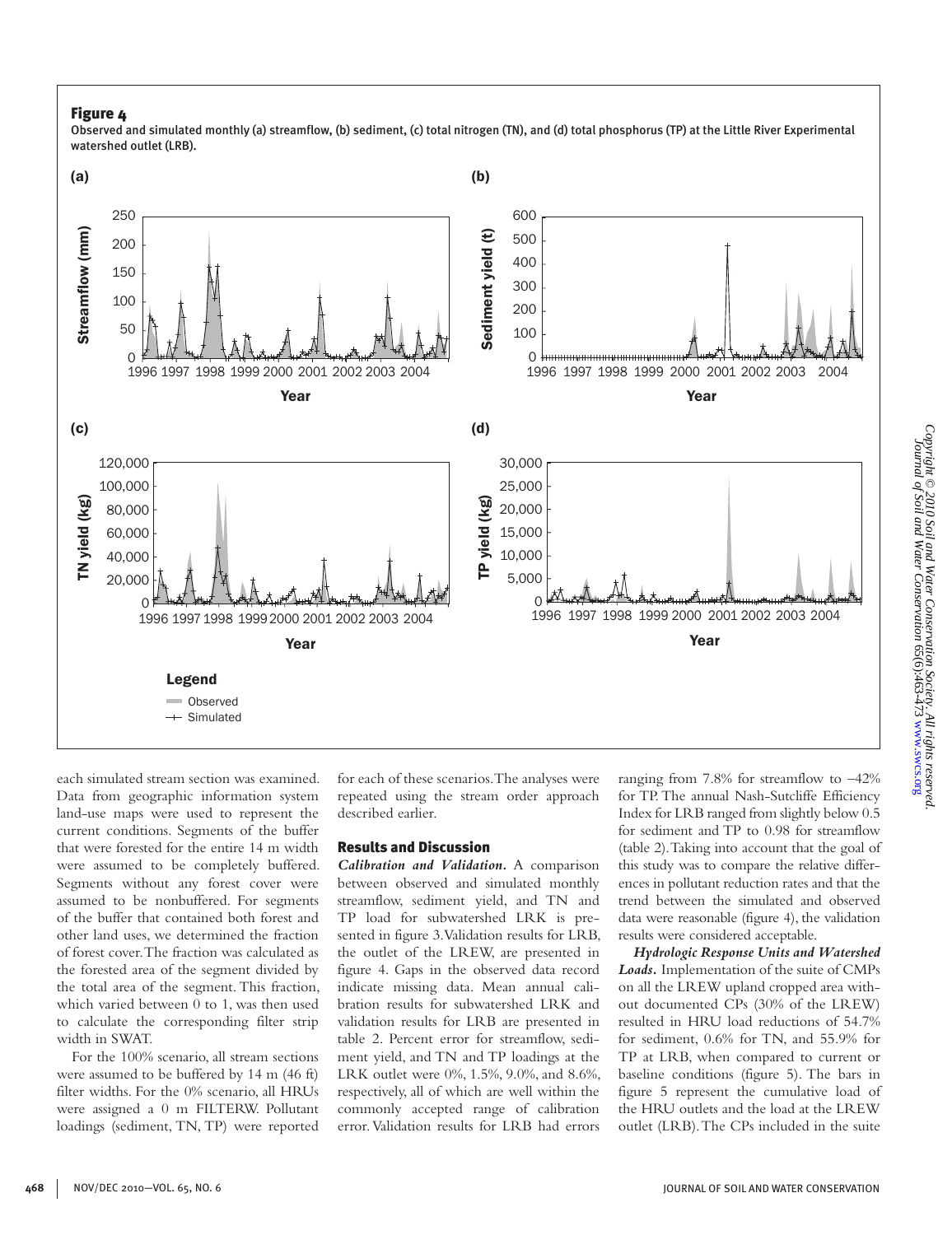| <b>Performance</b><br>measures | Streamflow (mm $y^{-1}$ ) |            | Sediment (t $y^{-1}$ ) |            | <b>TN</b> (kg $y^{-1}$ ) |            | <b>TP</b> (kg $y^{-1}$ ) |         |
|--------------------------------|---------------------------|------------|------------------------|------------|--------------------------|------------|--------------------------|---------|
|                                | <b>LRK</b>                | <b>LRB</b> | LRK                    | <b>LRB</b> | <b>LRK</b>               | <b>LRB</b> | <b>LRK</b>               | LRB     |
| Observed                       | 326                       | 284        | 225                    | 589        | 5.615                    | 111.237    | 746                      | 13,393  |
| Simulated*                     | 326                       | 289        | 229                    | 367        | 6.122                    | 82,608     | 809                      | 7.764   |
| Percent error                  | 0.0                       | 7.8        | 1.5                    | $-37.8$    | 9.0                      | $-25.7$    | 8.6                      | $-42.0$ |
| Daily NSE                      | 0.77                      |            |                        |            |                          |            |                          |         |
| Monthly NSE                    | 0.94                      | 0.89       | 0.43                   | $-0.11$    | 0.49                     | 0.18       | 0.33                     | 0.18    |
| Annual NSE                     | 0.98                      | 0.98       | 0.82                   | 0.49       | 0.84                     | 0.72       | 0.75                     | 0.48    |

\* Using the default Soil and Water Assessment Tool in-stream processes.

of CMPs primarily control pollutants associated with erosion and do little to attenuate dissolved nitrogen, the primary component in simulated TN. In the LREW landscape, dissolved nitrogen generally moves laterally in shallow groundwater, which is eventually discharged to streams.

The suite of NMPs resulted in minimal HRU reductions of sediment loads (0.8%), small reductions of TP loads (4.3%) and moderate reductions of TN loads (10.3%) (figure

5). An uninterrupted 14 m (46 ft) riparian forest buffer resulted in a 20.5% HRU reduction in sediment loads, 7% reduction of TN loads, and a 19.5% reduction of TP loads. Based on modeling results, the CMPs are the most effective at reducing sediment and TP loads. However, riparian forest buffers appear to provide the most comprehensive load reduction as they can effectively reduce loads of all three pollutants.

*Load Reduction Rates from Upland Crop Production Areas.* Figure 6 presents the loading reduction rates resulting from each of the three modeling scenarios evaluated (random approach, stream order approach, and modeling approach) by applying CMPs to the upland crop production areas. Rates were calculated based on cumulative loads delivered to HRU outlets. The data points in figure 6 represent load reductions resulting from the sequentially aggregating CPs within

## Figure 5

Table 2

Simulated total pollutant load from the hydrologic response units and at the Little River Experimental watershed outlet for the current cropping practices (current CP), following implementation of the suite of crop management practices (maximum CMP), following implementation of the suite of nutrient management practices (maximum NMP), and following implementation of 14 m riparian buffers along all stream sections (14 m FILTERW) for sediment, total nitrogen, and total phosphorus.

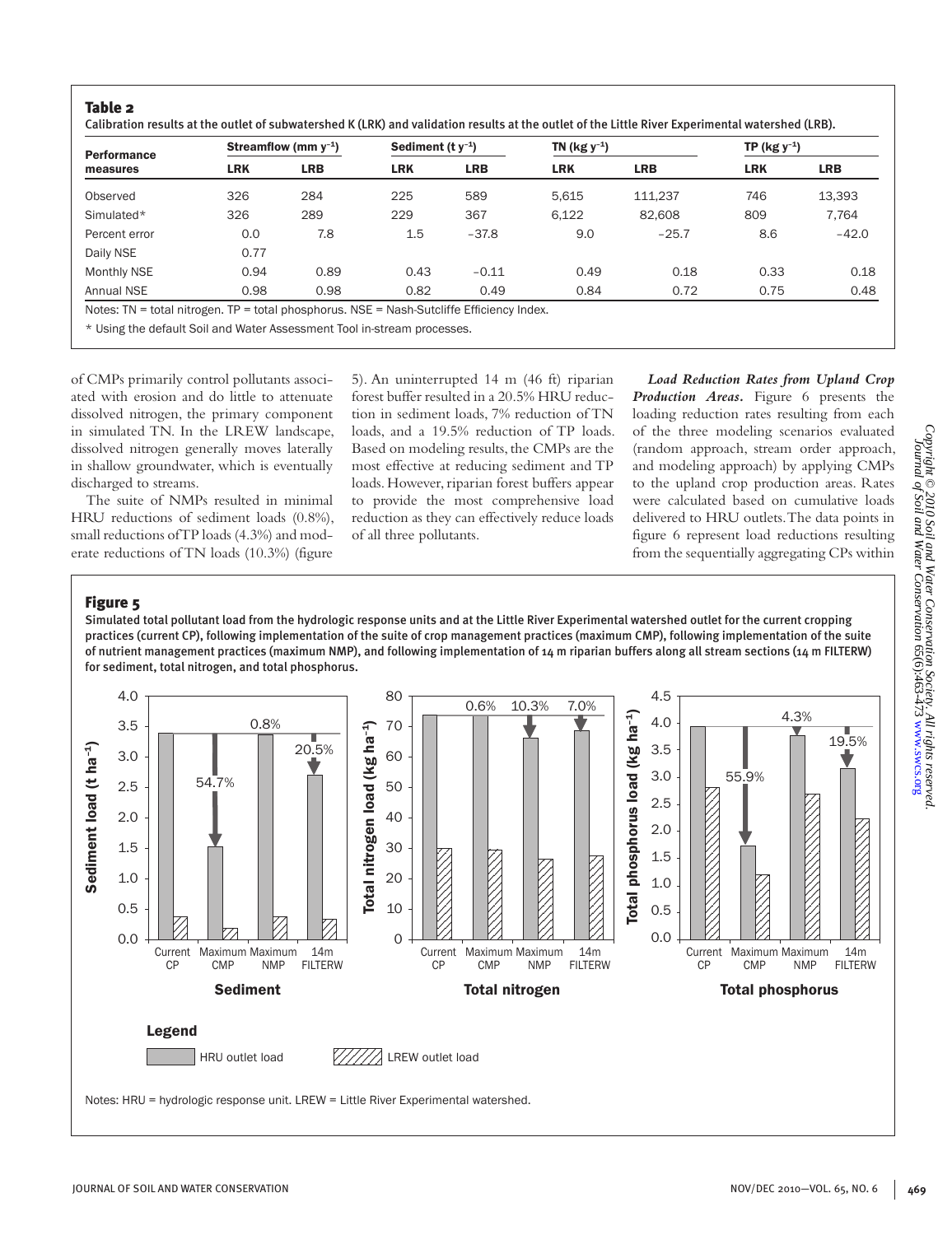Load reduction rates resulting from each of the three modeling scenarios evaluated (random approach, stream order approach, and modeling approach) by applying crop management practices to the upland crop production areas. Rates were calculated based on loads delivered to hydrologic response unit outlets.



HRUs as described previously. While all three scenarios ultimately resulted in the same reduction in loading at 100% implementation, the modeling approach (prioritizing implementation based on HRU baseline pollutant loads) was clearly the most efficient approach for targeting implementation of additional CMPs. For both sediment and TP, the greatest rate of reduction was achieved when implementing CPs on the highest priority 20% of the LREW upland cropped area without currently documented CPs. Results are not presented for TN because the reduction rates resulting from the selected suite of CMPs was minimal.

Figure 7 presents TN and TP loading reduction rates resulting from the three NMP modeling scenarios. Rates were calculated based on loads delivered to HRU outlets. Although the modeling approach is again the most efficient method for targeting implementation of CPs, the reduction rates for NMP were much lower than those estimated for application of CMP.

*Load Reduction from Riparian Forest Buffers.* Figure 8 presents the results of the three riparian buffer modeling scenarios— 0%, current conditions (88%), and 100%. The simulation results indicate that the current extent of riparian forest buffer accounts for a 75% reduction in sediment load at the watershed outlet of LRB, when compared to a hypothetical 0% riparian forest cover (figure 8). An additional 21% reduction (80% total reduction) in sediment loads can be expected by increasing riparian forest cover from 88% to 100%. Total phosphorus reduction mirrors that of sediment. The current condition results in 32% lower TN loads than 0% riparian forest cover, while 100% riparian forest cover results in an additional 7% reduction (37% total reduction). A long-term fieldscale study conducted within the LREW by Vellidis et al. (2003) reported a 66% reduction in TP loads and a 59% reduction of TN loads by a riparian forest adjacent to a heavily loaded liquid dairy manure land application field. Given that SWAT does not explicitly simulate riparian forest buffers, the simulated results appear reasonable. All together these results illustrate the important water quality function of riparian forests in the coastal plain landscape. Because these are primarily natural buffers and not buffers installed through various CPs, significant loads of sediment and nutrients are removed by these buffers at no cost to the American taxpayer.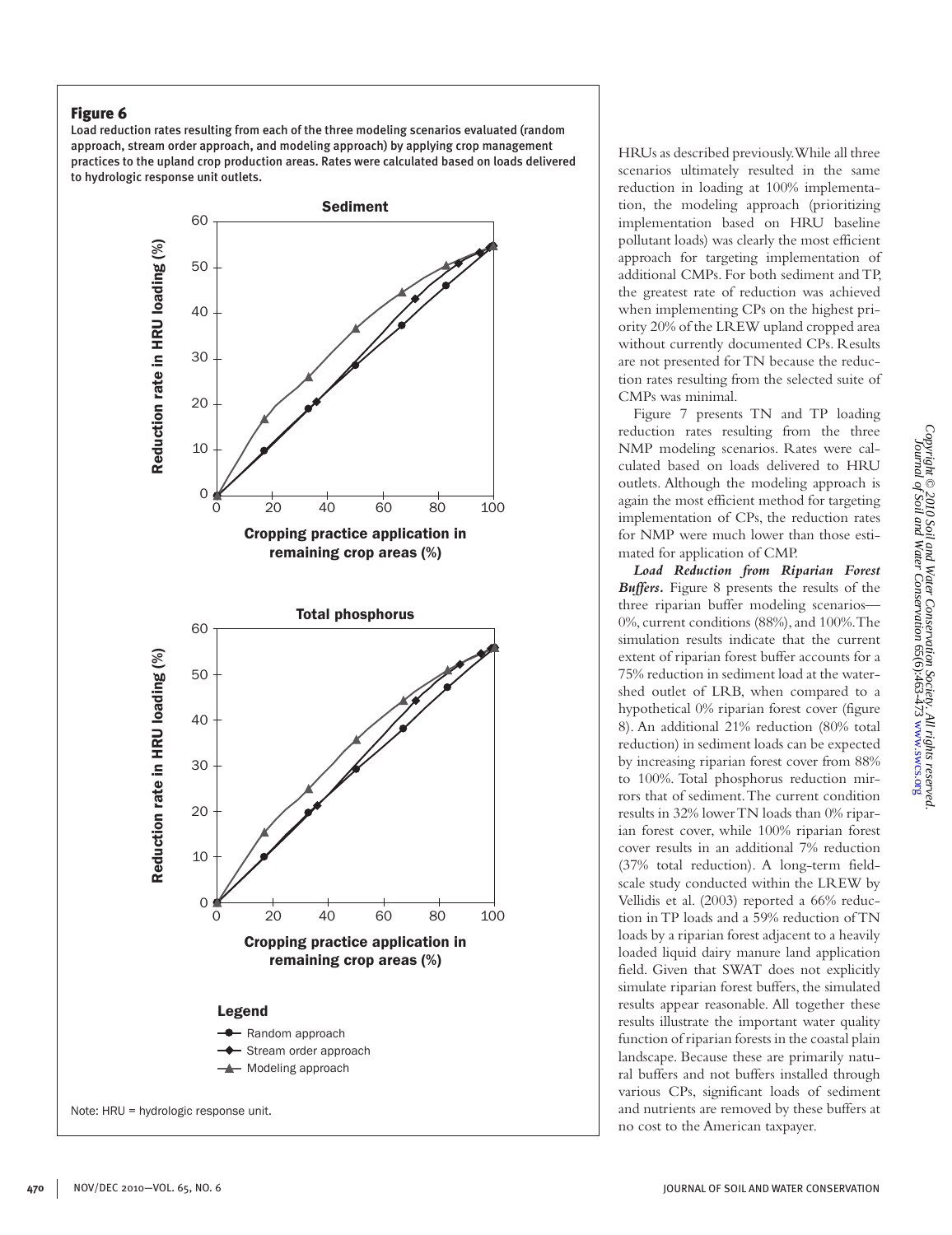Figure 9 presents the results of the stream order approach scenario analysis as applied to riparian forest buffers. The largest HRU load reductions were achieved by restoring riparian forest buffers along 1st and 2nd order streams—21.6% and 21.7% reduction, respectively. This is a logical result both because 1st and 2nd order streams are in closest proximity to upland agricultural production sites (large stream orders tend to have extended flood plains in the LREW landscape) and because the greatest loss of riparian forest has occurred along 1st and 2nd order streams for the reasons discussed earlier. Other recently published research supports these findings (Ekness and Randhir 2007; Tomer et al. 2009). Table 3 presents the percent of stream length with intact riparian forests as a function of stream order. Streams of 3rd order or higher have intact riparian forest buffers on more than 95% of their length.

## Summary and Conclusions

Mathematical simulation tools (models) that allow the user to compare the relative water quality effect of various management scenarios are valuable for identifying management strategies for achieving desired water quality goals. This study indicates that implementing CPs in subwatersheds with the largest nonpoint source pollution loads will likely result in the most rapid water quality improvements. Furthermore, this prioritization scheme results in the most rapid (nonlinear) water quality improvements. The other implementation schemes resulted in linear water quality improvement. Because few watersheds have sufficient monitoring data with which to prioritize subwatersheds, models provide a reasonable and perhaps more economical alternative for conservation planners. The

## Table 3

Riparian forest cover as a function of stream order under current conditions.

| <b>Stream order</b>                                                                 | <b>Percent of stream</b><br>with intact RFB |  |  |  |
|-------------------------------------------------------------------------------------|---------------------------------------------|--|--|--|
| 1                                                                                   | 83.4                                        |  |  |  |
| 2                                                                                   | 88.9                                        |  |  |  |
| 3                                                                                   | 96.6                                        |  |  |  |
|                                                                                     | 99.3                                        |  |  |  |
| 6                                                                                   | 99.7                                        |  |  |  |
| <b>Total LREW</b>                                                                   | 88.3                                        |  |  |  |
| Notes: RFB = riparian forest buffer. LREW =<br>Little River Experimental watershed. |                                             |  |  |  |

Load reduction rates resulting from each of the three modeling scenarios evaluated (random approach, stream order approach, and modeling approach) by applying nutrient management practices to the upland crop production areas. Rates were calculated based on loads delivered to hydrologic response unit outlets.

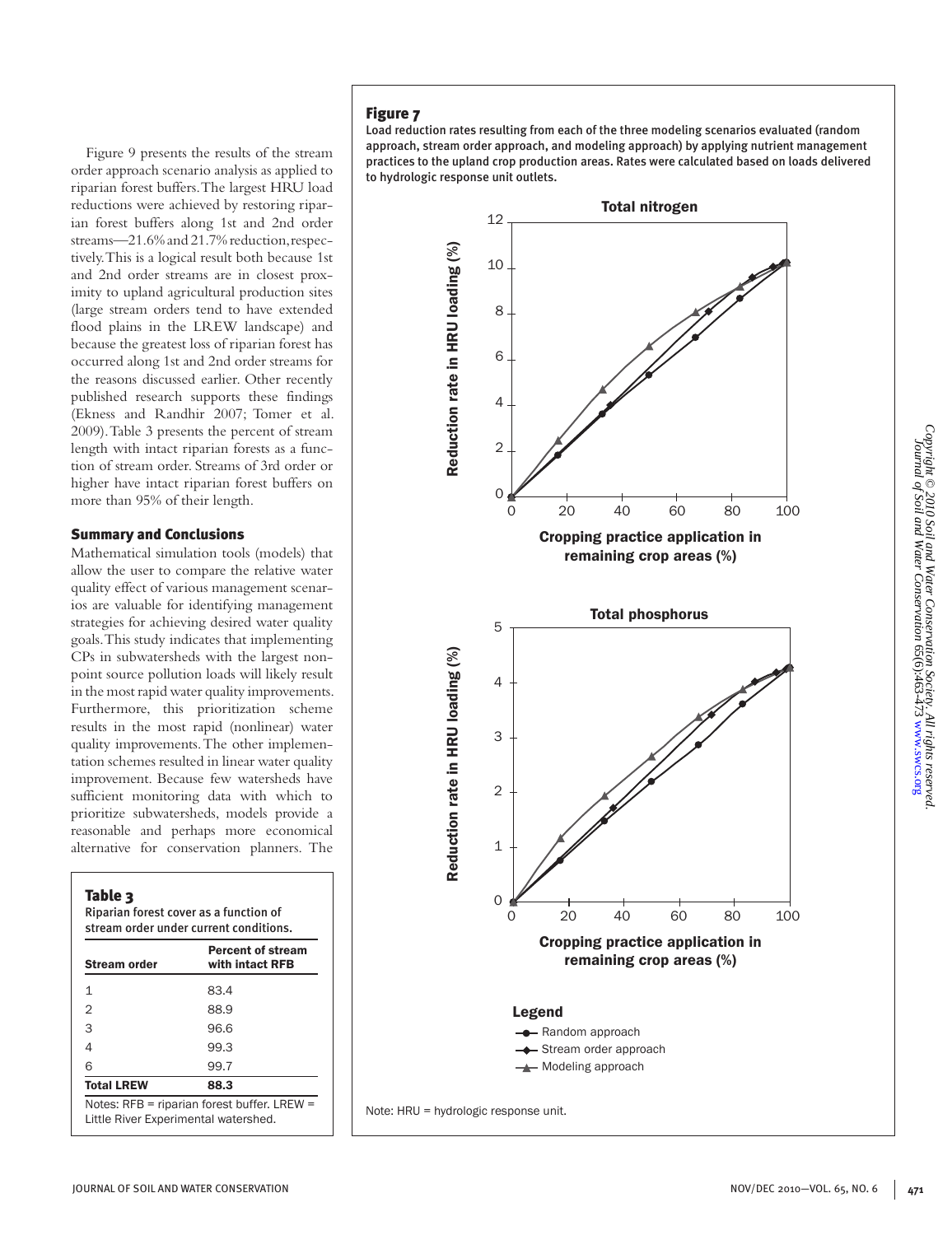

## Figure 9

Load reduction rates resulting from the stream order approach scenario analysis as applied to riparian forest buffers.